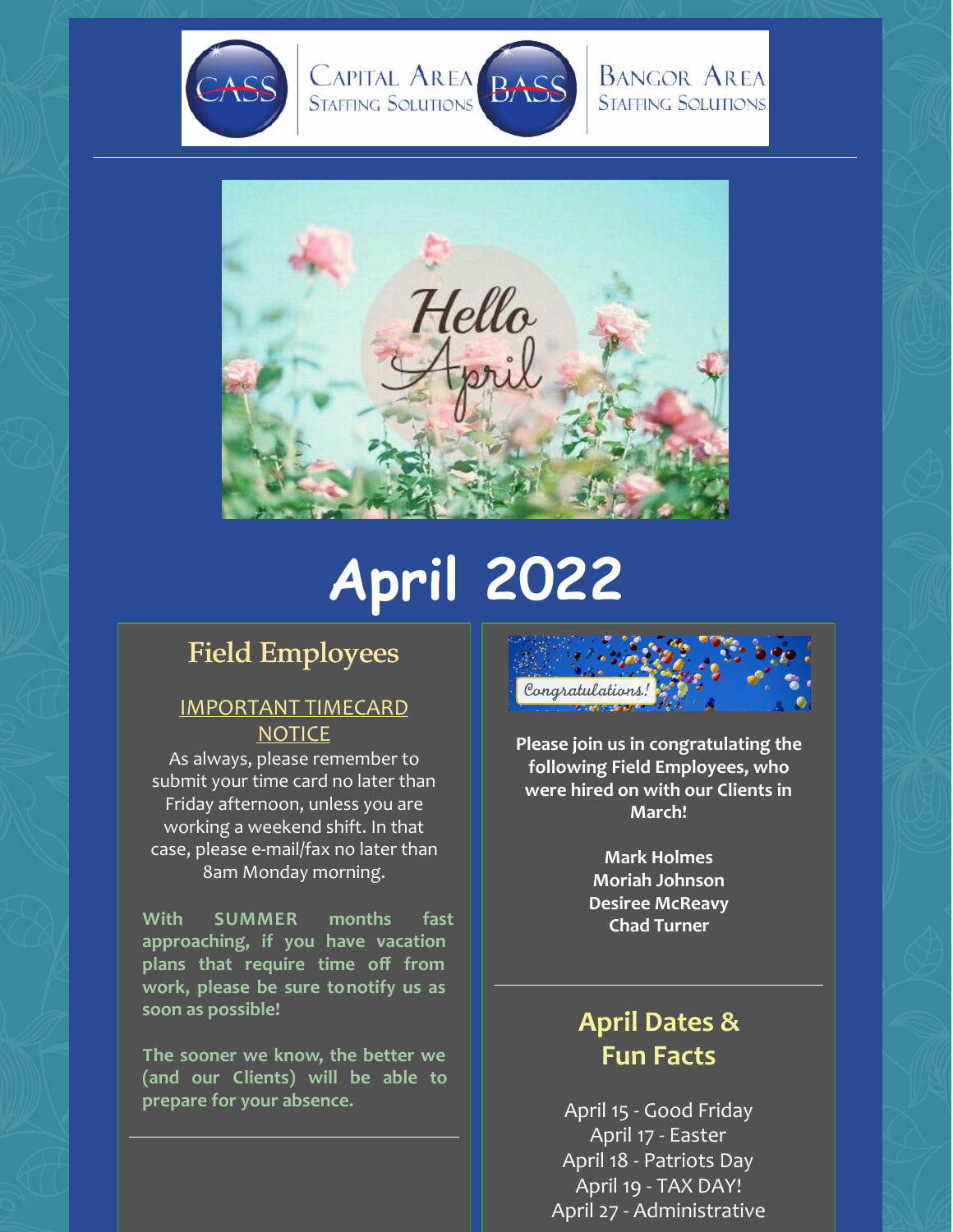

If it thunders on All Fools' Day, it brings good crops of corn and hay. **–Proverb**



## SO MANY CAREER OPPORTUNITIES!

Please visit our website at [https://www.capitalareastaffing.com/](https://www.capitalareastaffing.com/Jobs/All/) Jobs/All/

For a list of all current openings!

# The Importance of Self Care

Self-care activities can range from physical activities such as exercising and eating healthy,

Professionals' Day

Just for Fun Days April 7 - Beer Day April 25 - Hug a Plumber Day April 30 - Save the Frogs Day

Monthly Observances Child Abuse Awareness Alcohol Awareness Distracted Driving Awareness Stress Awareness

#### **April Astronomy**

Venture outside on the night of Saturday, April 16, to catch a glimpse of April's full Pink Moon. This full moon reaches peak at 2:57 P.M. EDT, but won't be visible above the horizon until after sunset.

April's birthstone is the Diamond.

April's birth flowers are the Daisy and the Sweet Pea.



#### Ingredients:

Pastry for a double crust pie 1-1/4 cups sugar 1/4 cup cornstarch 1/4 teaspoon salt 1 bunch (1 pound) rhubarb cut in 1-1/2 inch lengths 2 teaspoon grated orange rind (or 1 teaspoon grated lemon rind) juice of one orange 2 tablespoons butter

#### Instructions:

Divide the pastry into unequal halves. Roll out the larger portion and fit into a 9-inch pie pan. Trim the pastry 1/2